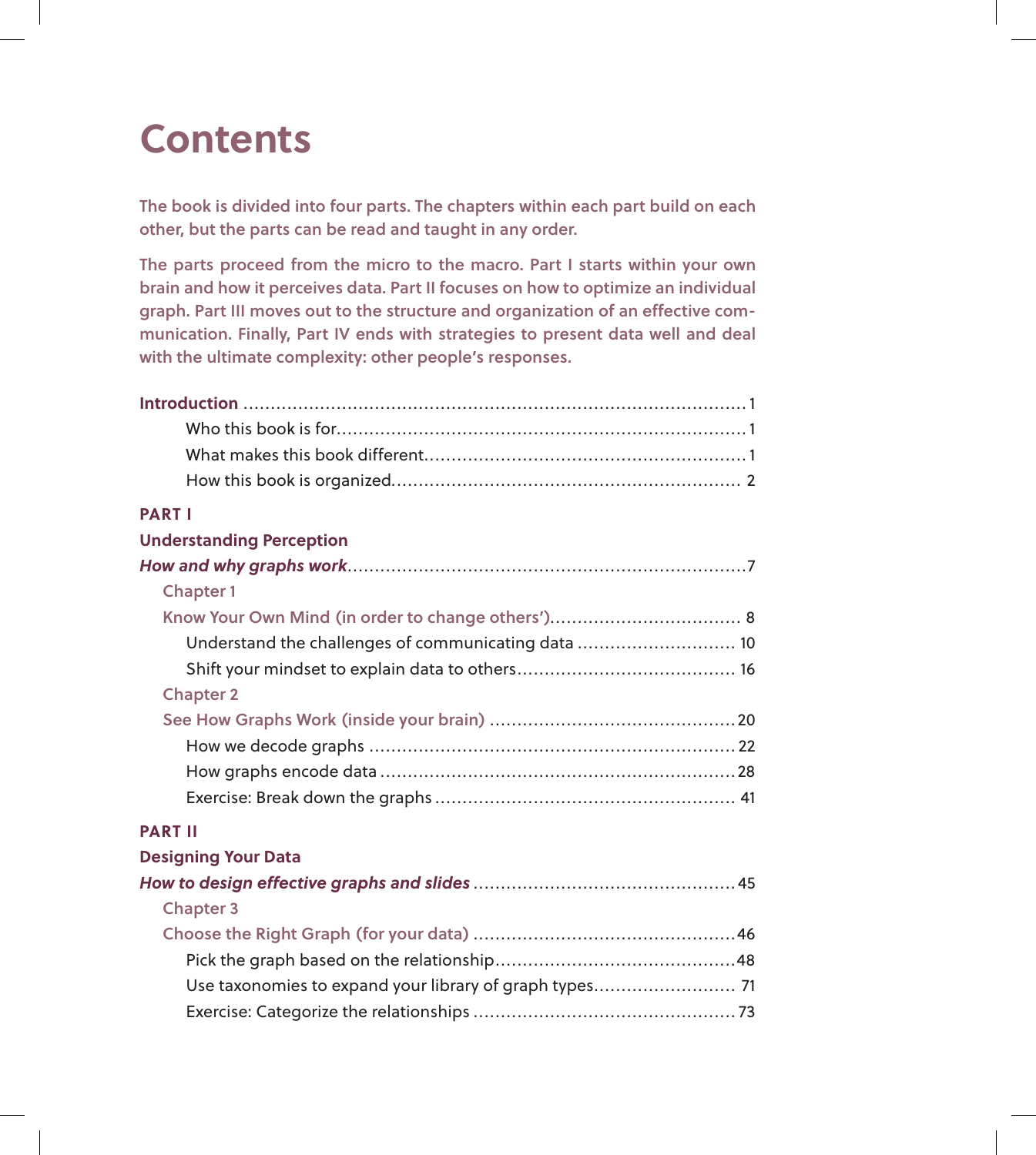| <b>Chapter 4</b>                                                 |
|------------------------------------------------------------------|
|                                                                  |
|                                                                  |
| Make the most important information the most salient 86          |
|                                                                  |
| <b>Chapter 5</b>                                                 |
|                                                                  |
|                                                                  |
|                                                                  |
|                                                                  |
|                                                                  |
| Exercise: Sketch the right slide for this headline  121          |
| <b>PART III</b>                                                  |
| <b>Organizing Your Data</b>                                      |
| How to arrange data into compelling communications 125           |
| <b>Chapter 6</b>                                                 |
|                                                                  |
|                                                                  |
| Structure your communication with a Minto pyramid 129            |
| Synthesize your key points into a single main idea133            |
|                                                                  |
|                                                                  |
| Convert your Minto pyramid into a complete communication150      |
| Exercise: Making the case at Craigstone-Part I 157               |
| <b>Chapter 7</b>                                                 |
|                                                                  |
| Frame the Data to Persuade (so the audience acts)160             |
|                                                                  |
| Understand how audiences evaluate your ideas 162                 |
| Maximize the likelihood of central processing with the WIIFT 165 |
|                                                                  |
| Take advantage of peripheral processing signals  177             |
| Exercise: Making the case at Craigstone-Part II184               |